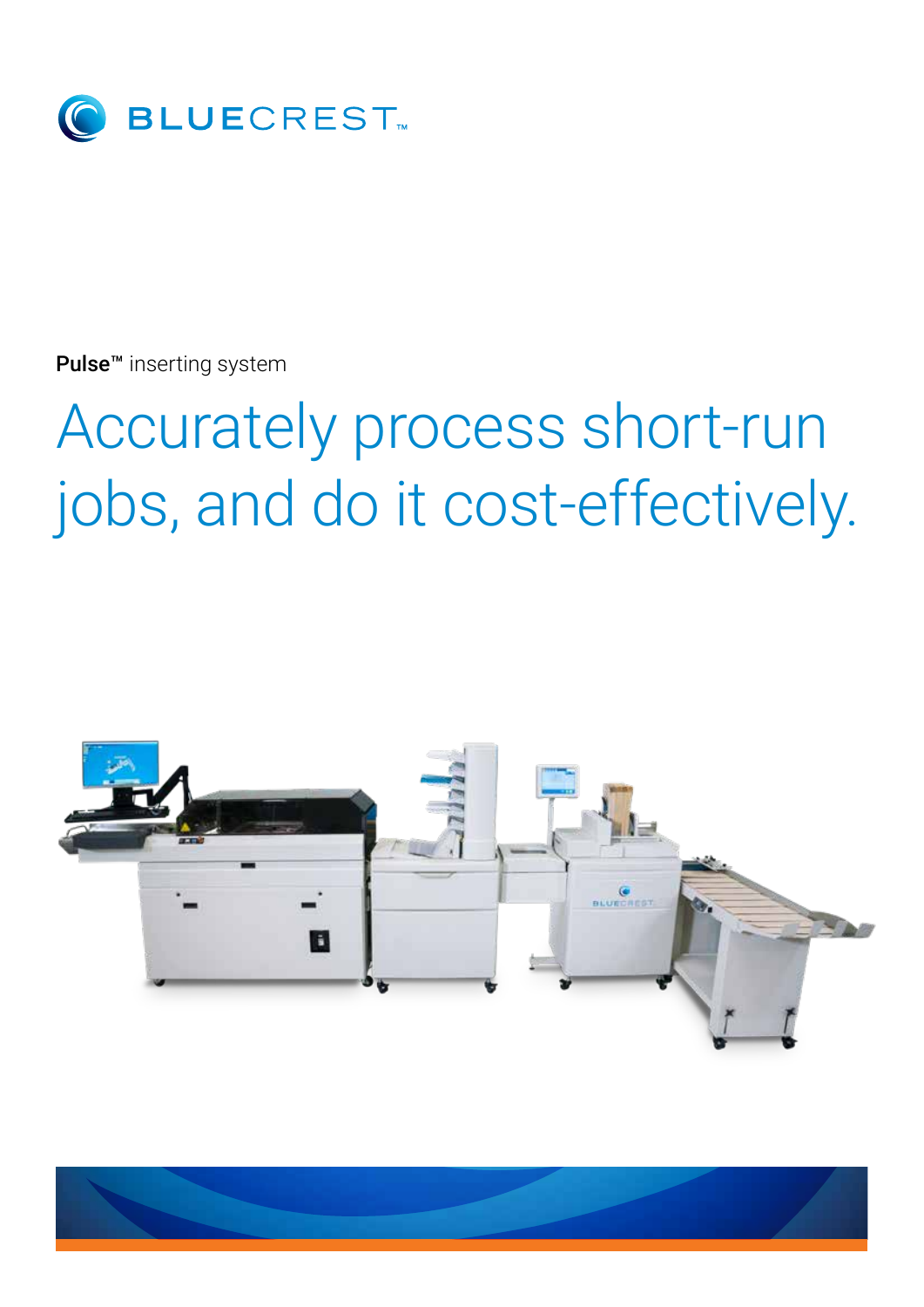

Accurately process short-run and manual jobs with the Pulse™ inserting system. This innovation from BlueCrest combines industry-leading capabilities within a compact, multi-format platform that delivers increased operational efficiency, greater flexibility and reduced cost. Its fully automated setup features save valuable time, money and effort. Plus, the easy-to-use design reduces labour and per piece costs. Whether your job is 1 or 10,000 pieces, this solution will meet your business requirements.

# Profitability is built in.

The Pulse inserting system increases efficiency and optimises your short run processing. It reduces job setup time with easy job programming and recall for an unlimited number of jobs. The simple graphical user interface provides intuitive navigation, which maximises workcell productivity.

## Unparalleled flexibility creates outstanding results.

The Pulse inserting enables you to process more jobs on a single multi-format system. That includes letters and side-seam or pocket/end flap flats. For many operations, the Pulse inserting system's ability to automate manual workcells is a gamechanger with its wide application abilities.

- Best in class filling thickness
- Automated setup features allows fast job changeover

### Accuracy no matter how big or small the jobs are.

With the Pulse inserting system, you can reliably produce the accurate results required when processing high value, transactional mailings of any size. It's precise, automated setup helps reduce errors.

- Leverage consistent mailpiece ADF tracking and reporting processes across all jobs.
- Reduce costly reconciliation requirements with integrity tracking and proof of mail features.
- Accurately assemble mailpiece contents ensuring reliable mail security.

#### With the Pulse you can:

#### **Direct Connect Control** • ADF Integration

#### **Input channel** • High capacity sheet feeder

- Process reprints and manual work on a cost effective platform versus high volume, costly production systems.
- Reduce labour requirements and per piece costs by automating manual workcells.
- Eliminate additional processing steps with integrated franking, integrity scanning, envelope printing and outsorting.

# Improve your transactional mail operations.

- support and comprehensive services that optimise your Pulse inserting system. You can count on BlueCrest Global Services to address your unique operational needs.
- expertise of our dedicated team for best-in-class installation, integration and implementation services.
- Achieve optimal performance with industry leading technical and maintenance support.

BlueCrest offers world-class • Leverage the proven skills and Where industry-leading support meets successful outcomes

• Ensure maximum system uptime through real-time insights and predictive analytics that enable our global experts to make informed decisions and quickly resolve performance issues.

| <b>Minimum</b>                 | <b>Maximum</b>                                         |
|--------------------------------|--------------------------------------------------------|
|                                |                                                        |
| N/A                            | Up to 30K sheets per hour/ 4,000 cycles<br>per hour    |
| 105 mm x 225 mm                | 353 mm x 353 mm                                        |
| 89 mm x 150 mm                 | 300 mm x 314 mm                                        |
| 75 gsm single-ply              | $12 \text{ mm}$                                        |
|                                |                                                        |
|                                | 6 standard feeders                                     |
| 28 mm (Standard bin)           | 70 mm (High capacity bin)                              |
| 92 mm x 209 mm                 | $300 \times 315$ mm                                    |
| Flat 60 gsm, pre-folded 75 gsm | Flat 200 gsm, pre-folded 412,5 g/m <sup>2</sup>        |
| 75 gsm single-ply              | 0.79 cm                                                |
|                                |                                                        |
| 178 mm x 178 mm                | 355 mm x 305 mm                                        |
| N/A                            | C, Z fold: 7 pages, Half fold:<br>10 pages and No fold |
|                                |                                                        |

#### **Feeders** • 6 feeders and 1 booklet feeder • Optional high capacity feeders

• Feed single sheets to booklets • Automated setup

• Optional file based control

#### **Insertion module** • Automated settings • Letter to flats - DL to B4

• 12 mm filling thickness • Programmable sealing





- Process variable page jobs
- Automated fold setup

**Sub-set accumulator** • Accumulates subsets and A4 documents up to 90 pages • Accurate, precise accumulation

• Automated setup

**Output conveyor** • Optional 180 cm shingling conveyor

"My manual processing area has the highest cost per piece due to how many people we need, it is so labour intensive, it's difficult to staff for peak periods also."

The Pulse solved this for me.